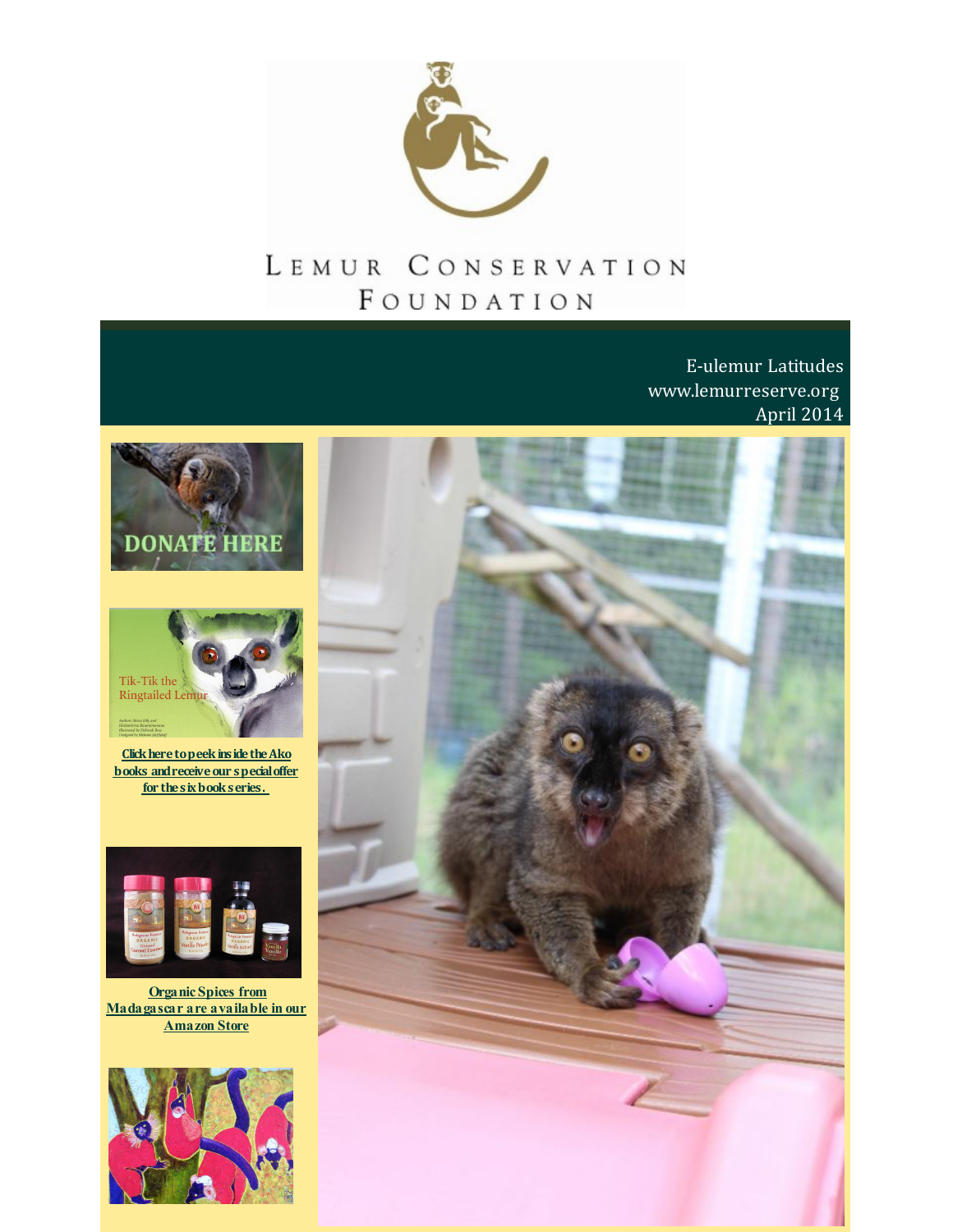**children's [puzzleavailableinour](http://r20.rs6.net/tn.jsp?f=001HlNPKqSbg7D-7yAtM7deBL9qQk7aNNn1DGMuRL2fu287D2AEhnNQ-8e5vgAX7aCidOnYy8YW3R44lmbMit5FIuDU21UDz3aYWa2FiOSNIaC0BKNotl3H7adY1Wfk2-MicvwBcnrmSKv97lK_gnk37h2c1xH1T8fbmgNDMd-cfM0ZkfKi7W-SxFZdhOEAEOdS&c=&ch=) Amazonstore**

#### **EASTER EGG ENRICHMENT AT LCF!**

LCF staff (and lemurs!) enjoyed the weekend with an Easter Egg enrichment activity. Filling plastic eggs with fruit and vegetables that are part of the lemurs diet encourages foraging and other skills. Some of the treats inside, like grapes, are frozen to help keep cool in the Florida heat.

















### **IT'S EARTH DAY!**

**What is Your Act of Green? Earth Day [supporters](http://r20.rs6.net/tn.jsp?f=001HlNPKqSbg7D-7yAtM7deBL9qQk7aNNn1DGMuRL2fu287D2AEhnNQ-1Az6sQrDxzQYVmr1poWDz3Hfl9jZlj7dkXtoC19ZTKiv18ifVLrUyxVXKzg9vQrRVYGIPMfnv5p9ZMiXPnZcocHEBPdLX92uxDnvZfc7FdXI3M_QevBEOjLwSiFtMrxYHT37u1TArNkacZBCesjyJA=&c=&ch=) have made One Billion Acts of Green! Help Earth Day reach 2 Billion Acts of Green by pledging and earth friendly act that helps lemur & their habitats like:**

**1. Support Environmental Education like LCF's Ako Project!**

**2. Become an ECOnsumer - when you make a purchase, like furniture or a product made of wood, find out where the raw materials are sourced.**

**3. Buy products that support sustainable business and incomes** other than natural resource consumption.

### **Join Our [Mailing](http://visitor.r20.constantcontact.com/email.jsp?m=1110407556333) List!**

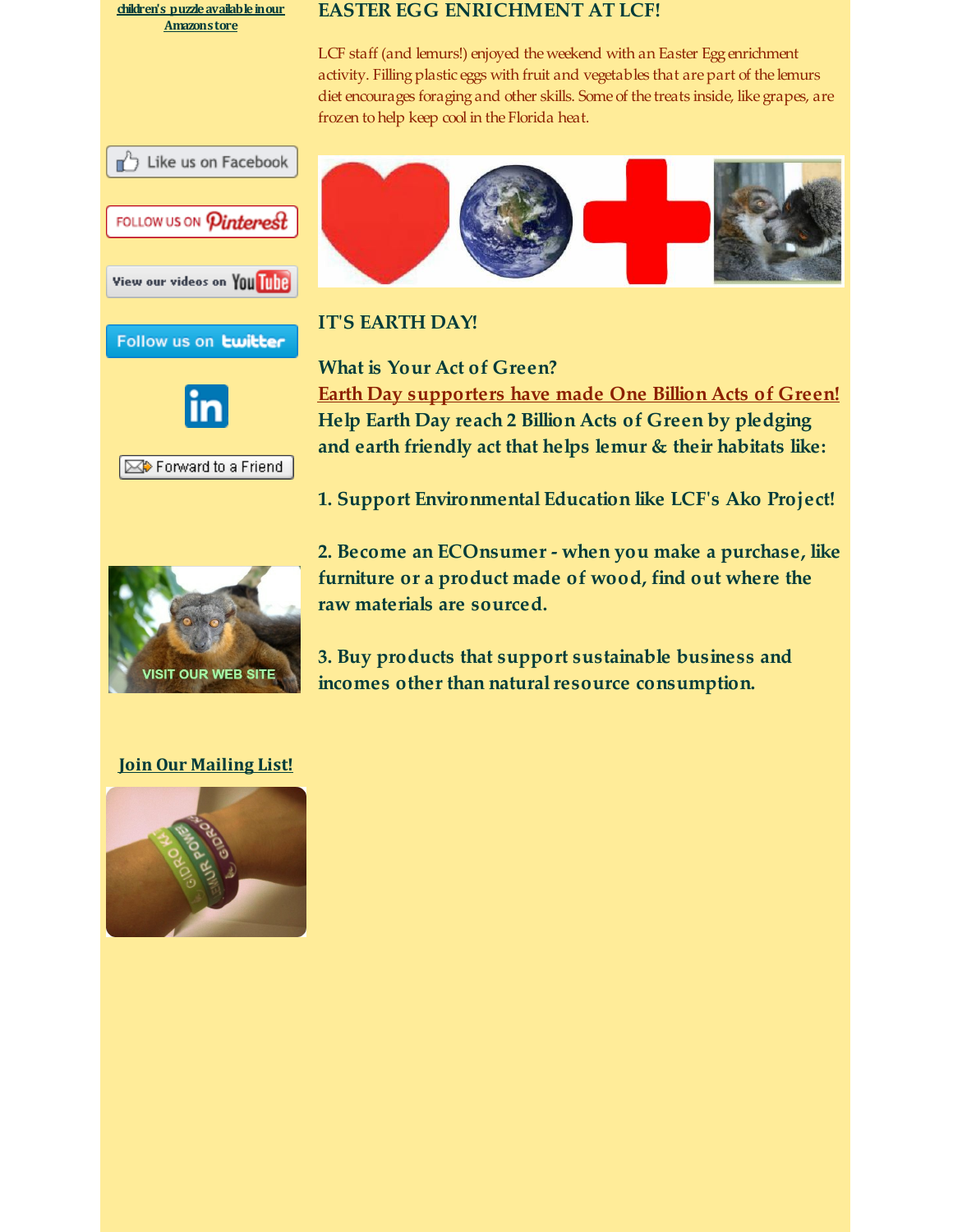

#### **PRIMATOLOGY FIELD TRAINING COURSE**

#### **WHAT ARE YOU DOING BETWEEN 15 & 23 JUNE?**

Dr. Natalie Vasey has one space open in the Primatology Field Methods course held each year at LCF. Dr. Vasey teaches at Portland State University and conducts research in Madagascar. You can earn college credit and get hands-on field experience in our conservation habitats.

'This course will introduce students to methods used for collecting behavioral and ecological data on free-ranging primates through a combination of lectures and field exercises. These will include development of ethograms, sampling methods, recording rules, mapping sites and animal movements, and estimating resource availability. By the end of this course students will be able to assess whether their interests lie in gaining further advanced training in primatology, such as graduate training or a field or lab assistantship with a senior scientist.'

For more information follow this link: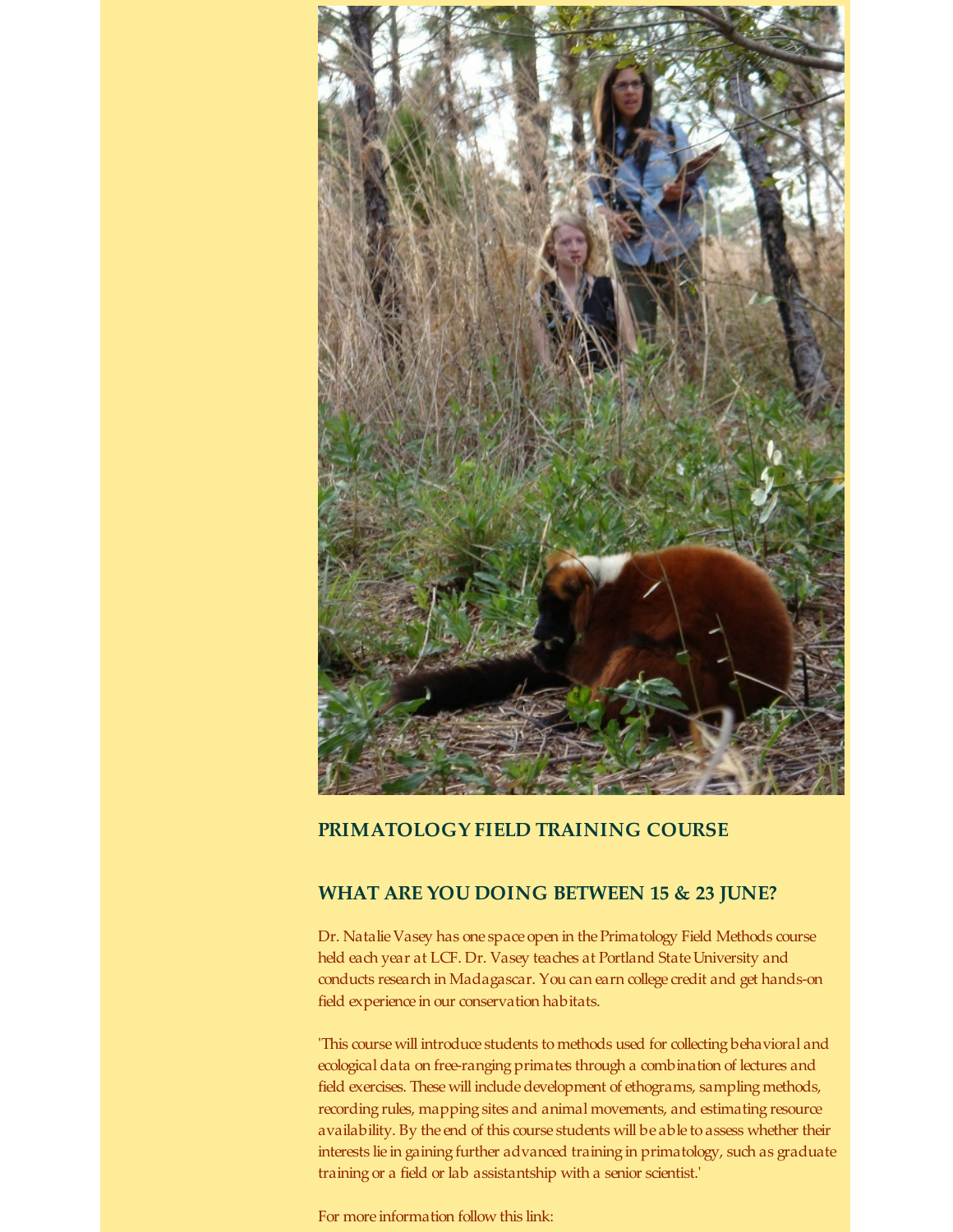[http://www.lemurreserve.org/vasey.html](http://r20.rs6.net/tn.jsp?f=001HlNPKqSbg7D-7yAtM7deBL9qQk7aNNn1DGMuRL2fu287D2AEhnNQ-3p-vypgGX2uKp-7fJ3q-hyaU09G06CKSXhgOxlQYC7dNy959FkXDDjux3tx8-52E-NT4FL3nOoAwuSLlA5WUoKky413ngn3UQvLunMuRNqKigQaRnLETYtRMj1117WaUAWPHTXpz4Oy&c=&ch=)



### **'VANISHING' art from the LCF collection at ART CENTER SARASOTA**

More than 90 percent of the known lemur species are at risk.

Lemur Conservation Foundation (LCF) is using the power of art to raise awareness of their plight.

When you visit the exhibit you can see art works from the foundation's permanent collection. The nearly 20 participating artists, including Jean Blackburn and Craig Rubadoux, have created stunning images of lemurs and their habitats in a variety of media.

"Fragments," by Alexis Rockman, a nationally renowned nature painter, is a beautiful but disquieting work depicting an imagined future of a devastated lemur habitat. LCF founder Penelope Bodry-Sanders hopes this and the other art will help people "understand the awfulness of extinction-without that, there is little hope for the future of lemurs and life itself in its magnificent diversity. Art can't change the world, but it can change the way we see, think and feel about it."